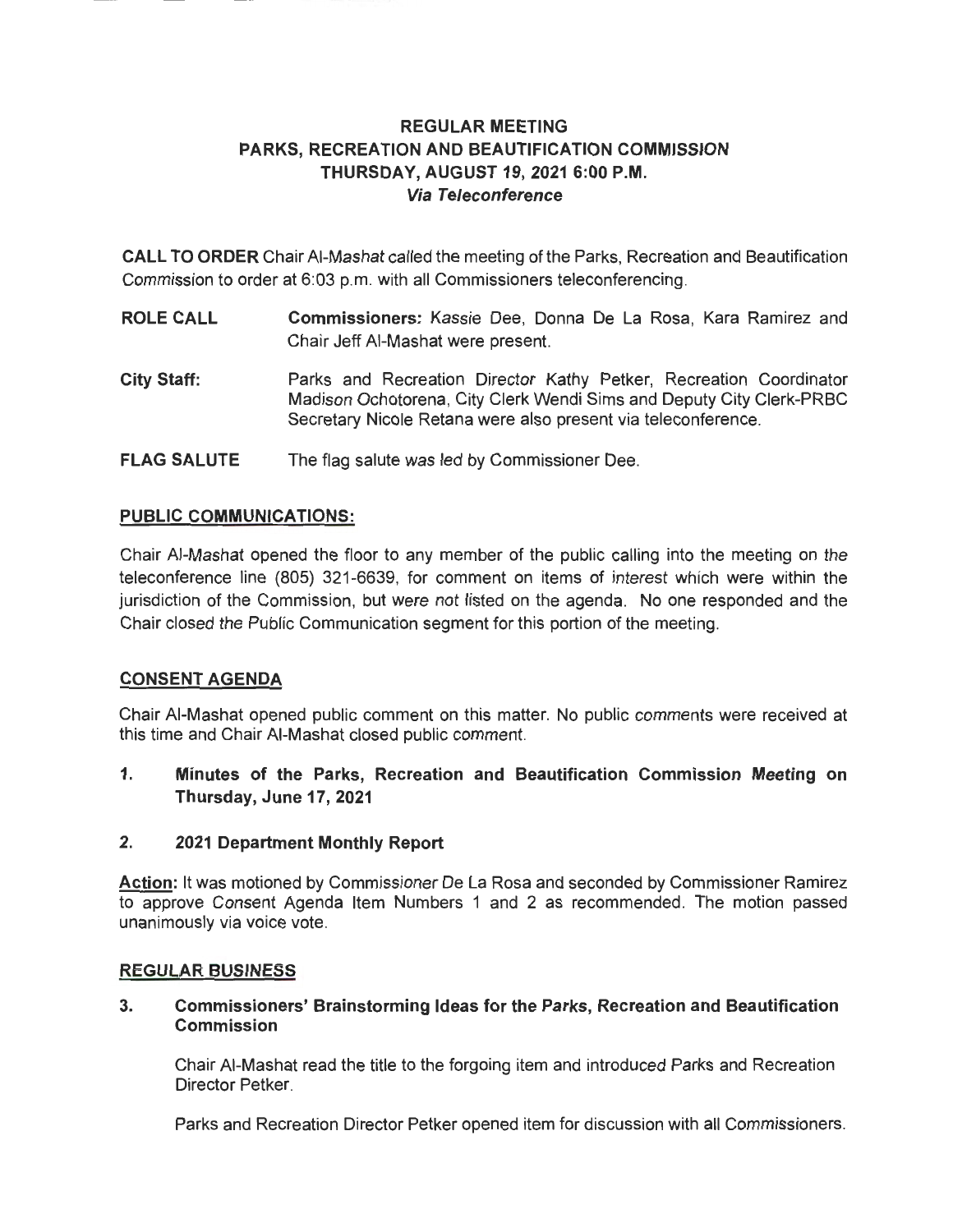Chair AI-Mashat commented on his reason for joining the Commission "Public Art - Utility Boxes and Murals; he also discussed the need for more public art and suggested a regular program of Art Murals.

Commissioners discussed and suggested a Community Garden run by the city with gardening classes, Beautification Awards, Community Pool, playground at Ramona Park and Movie nights.

Chair AI-Mashat opened public comment on this matter. No public comments were received at this time and Chair AI-Mashat closed public comment.

**Action:** PRBC Commissioners gave their thoughts and ideas to give direction to staff on priorities for the PRBC.

#### **COMMISSION COMMUNICATIONS**

Commissioner Ramirez stated she is excited to participate in the upcoming events.

Commissioner Dee also, stated she is excited for the upcoming events.

Commissioner De La Rosa stated her exciting for the Stone Soup Festival.

Chair AI-Mashat requested clarification on the Brown Act, if all Commissioners attend the Stone Soup Festival with Parks and Recreation Director Petker and Deputy City Clerk Retana responding to the question. He also, discussed the mural that will be available for the public to draw on at the Stone Soup festival.

#### **STAFF COMMUNICATION**

Parks & Recreation Director Petker discussed upcoming events; Stone Soup Music Festival, 9/11 20<sup>th</sup> Anniversary. Also, mentioned the currant vacant seat on the Parks and Recreation Commission and how to apply for this position.

Parks & Recreation Coordinator Ochotorena mentioned the School House Roller Skating event on September 4<sup>th</sup> at Hero Park from 4-6 pm, the Movie in the Park at Ramona Park on September 18th playing the Disney movie Luca and the Dune Run & Walk on September 19 beginning at the beach plaza area and finishing on the beach.

### **PUBLIC COMMUNICATION**

Chair AI-Mashat opened public comment on this matter. No public comments were received at this time and Chair AI-Mashat closed public comment.